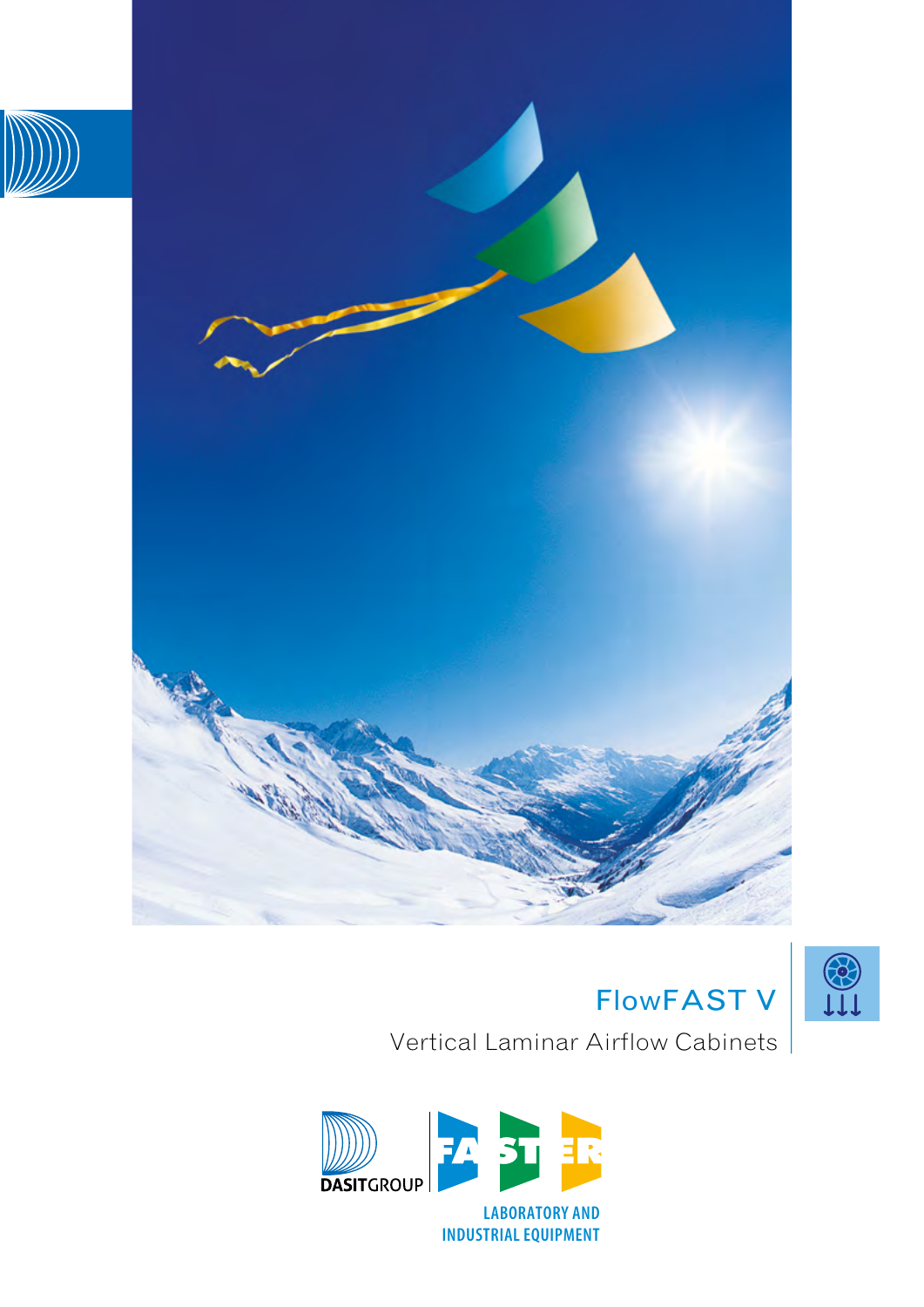# FlowFAST V

Vertical Laminar Flow Cabinets

## BEYOND MINIMUM SAFETY REQUIREMENT

FlowFAST V Cabinets are "ISO Class 3" vertical laminar flow cabinets working in positive pressure and offering an uncontaminated work area for handling of non pathogenic and non dangerous applications in which a particle free environment is of the utmost importance. They guarantee and maintain excellent product protection factors by offering a positive pressure particle-free working area by virtue of the prefilter with a minimum efficiency of 80%-90% ASHRAE - and the H14 HEPA/ULPA filter (air cleanless in Class ISO 3, according to ISO 14644-1) with an efficiency better than 99,995 % MPPS (EN-1822).

The FlowFast V vertical laminar airflow cabinets have epoxy powder coated steel structures and an AISI 304L stainless steel working surface as standard.

Alternatively special models in negative pressure and fully made in AISI 304L stainless steel for superior cleanability are also available on demand.

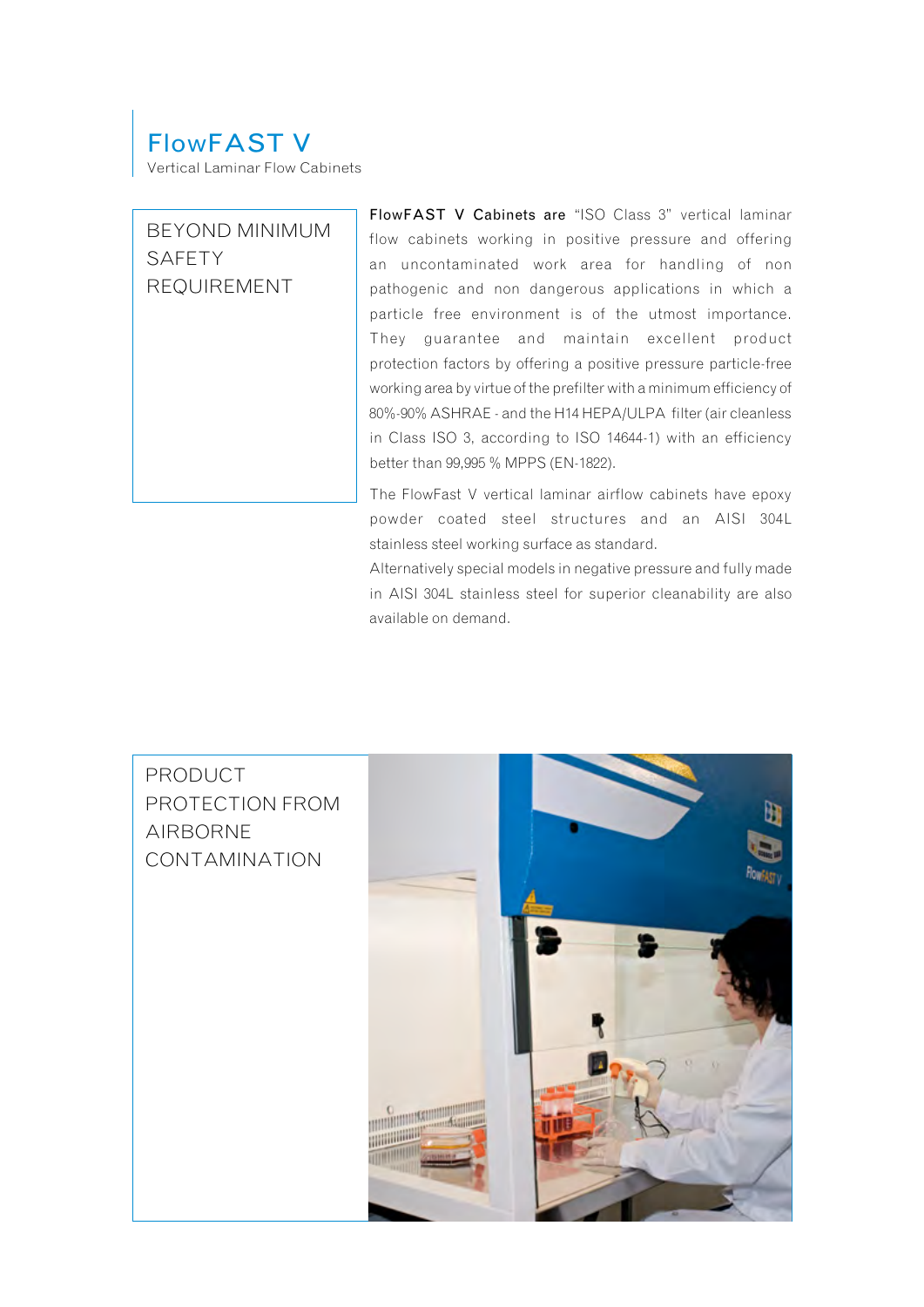

#### UV STERILIZING LAMP

Magnetic UV Sterilizing Lamp available as added option supplied with frontal aluminium night door panel with side hook for hanging.



## OPERATIONAL PRINCIPLES

The environment air is drawn from the top of the cabinet via a pre-filter and then pulled downwords and filtered by virtue of H14 HEPA/ULPA filter into the working area in vertical laminar air flow pattern. About 80% of the volume of air treated is exhausted outside from the front working aperture and remaining volume is re-circulated by means of slots positioned at the bottom of the internal back wall.



FlowFAST V Vertical Laminar Flow Cabinets

#### ANTI BACTERIAL COATING

Each FASTER cabinet is coated with exclusive **Dupont™ALESTA®** anti-bacterial "Ag+ cations-based solution", capable to prevent microbial contamination of surfaces thereby inhibiting long term surface growth.

#### SIDE WALL

Transparent side walls in safety glass. Servicing holes are positioned on the right and left side glasses for taps installation (available as an option).



#### STANDARD FITTINGS

One electrical sockets IP 66 available as standard for model FlowFAST V 09 and FlowFAST V 12, two electrical sockets IP 66 for the models FlowFAST V 15 and FlowFAST V 18.



#### MAINTENANCE

Snap hinges keep the front tempered safety glass in open position, allowing an easy cleaning of the inner part of the glass. This increases also the front access for the introduction of bulky instruments in the work area.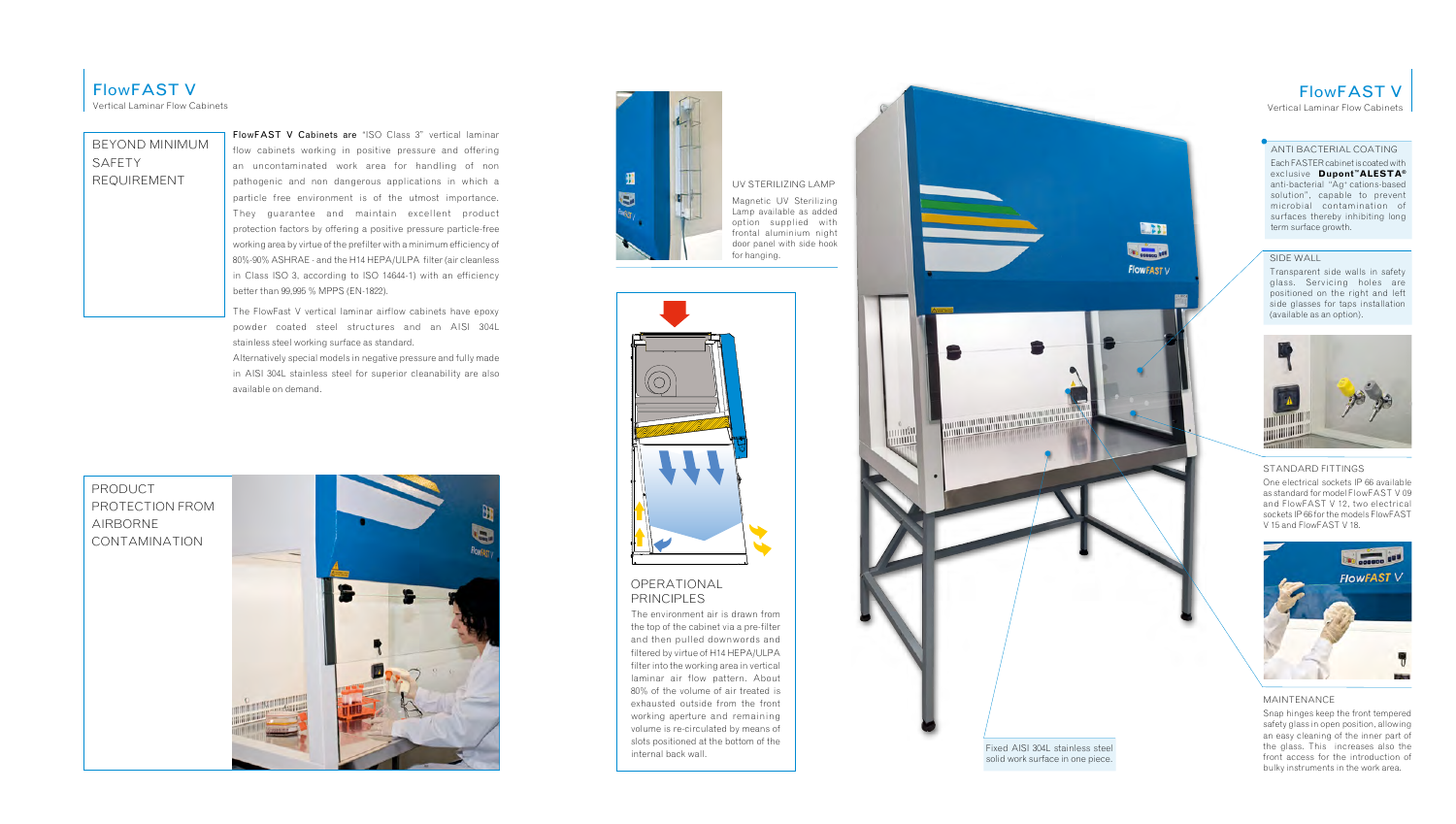**FlowFAST** 

Vertical Laminar Flow Cabinets



# **FlowFAST**

THE USER-FRIENDLY PRACTICAL KEYBOARD

Membrane keyboard front panel with touchsensitive buttons for:

- main On/Off switch light
	-
- night mode and UV lamp power socket IP 66

When the cabinet is equipped with anemometer with automatic regulation (optional) visualization of air speed and flow alarms will come together. As standard in fact the cabinet is supplied with its keyboard but without display.

## APPLICATIONS



FlowFAST V LAF Cabinets have been widely adopted in many sectors of industry and in science laboratories when handling no-risk cell cultures or non-pathogenic biological specimens when the aim is to provide a high degree of protection factor to the samples and the products on the worktop.

These cabinets are recommended for use in applications such a Quality Control in the pharmaceutical and food - beverage industries, Cell culture, Sterile manipulation.